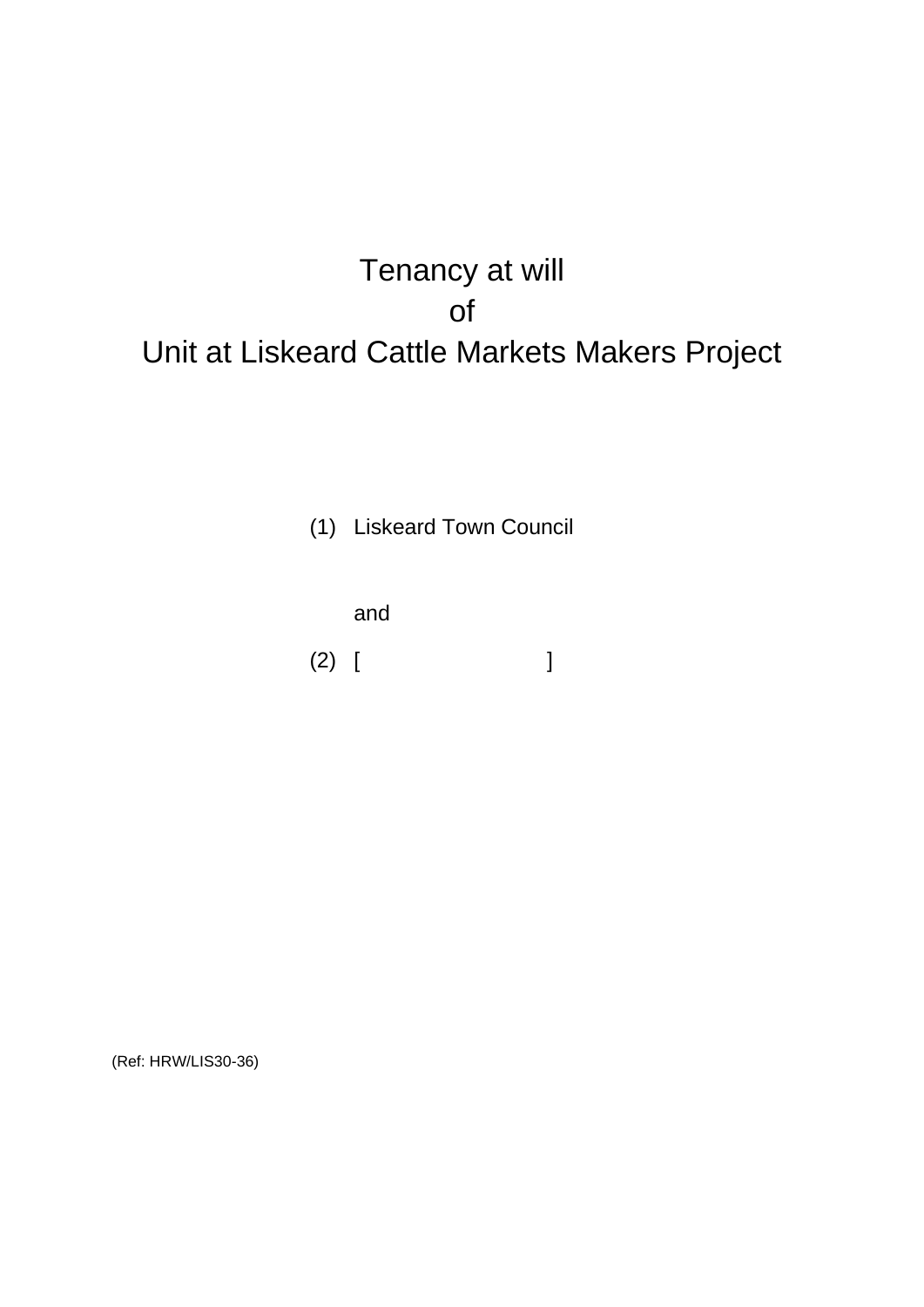# **Contents**

| $\overline{2}$ |  |
|----------------|--|
|                |  |
| $\overline{4}$ |  |
| $\overline{5}$ |  |
| 6              |  |
| $\overline{7}$ |  |
| 8              |  |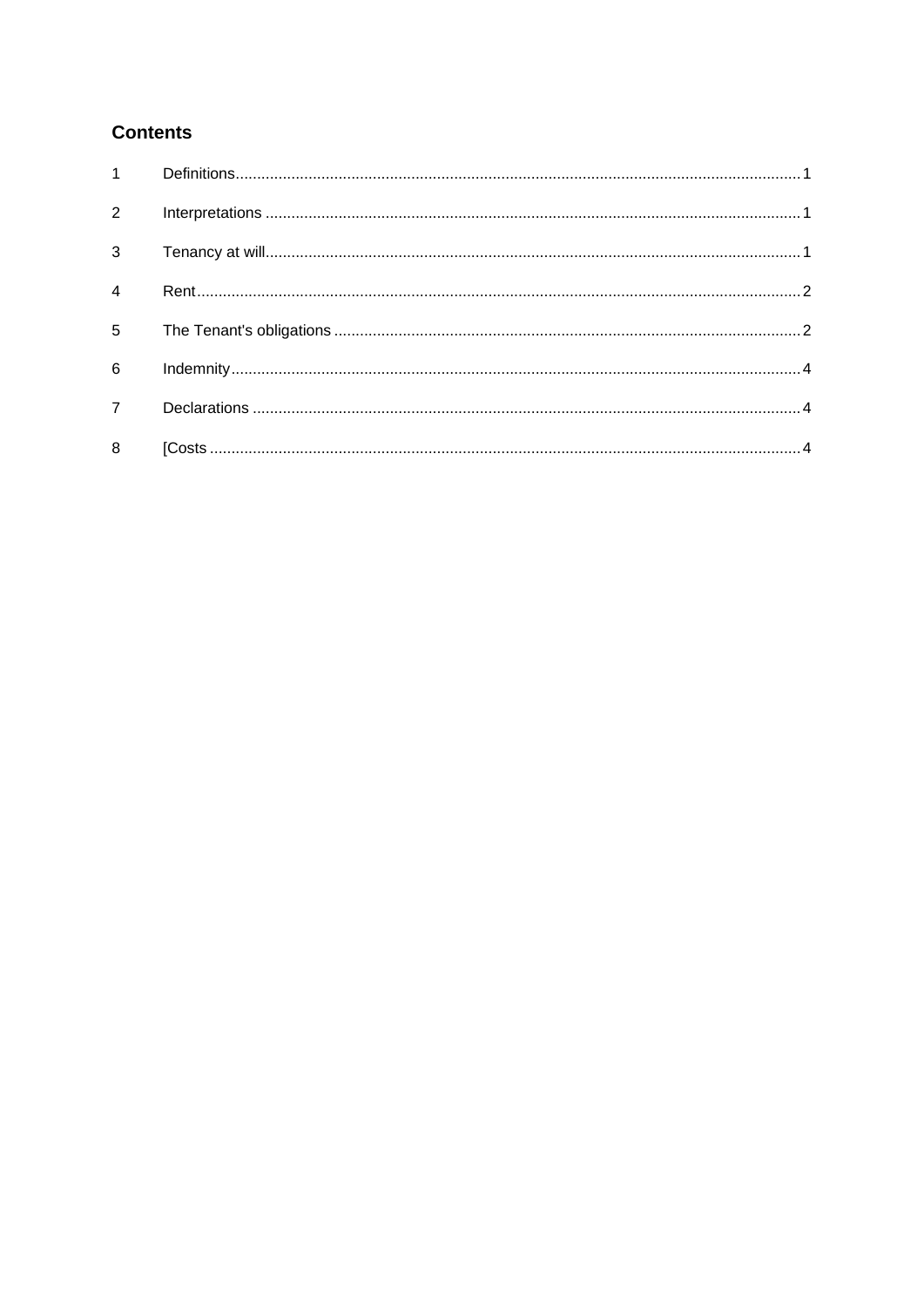# DATE

# **PARTIES**

- (1) Liskeard Town Council of 3-5 West Street, Liskeard, Cornwall PL14 6BW (the '**Landlord**');
- (2) [*insert name*] of [*insert address*] (the '**Tenant**').

NOW IT IS AGREED as follows:

<span id="page-2-0"></span>**1 Definitions Permitted Use Permitted Use 1988** anything by hand, or any business using the premises for small scale creative production or manufacturing activities, including via technology, and including for the purposes of education or training **Premises Example 2 h Example 2 the premises known as Unit [ ] Liskeard Cattle** Market Makers Project; **Rent Rent** the rent of [*insert figure*] a day **[**together with VAT**]**; **Tenancy Tenancy Tenancy he tenancy at will granted by this agreement; VAT** value added tax or any other tax of a similar nature.

#### <span id="page-2-1"></span>**2 Interpretations**

In this agreement:

- 2.1 Words importing one gender are to be construed as importing any other gender;
- 2.2 Words importing the singular are to be construed as importing the plural and vice versa;
- 2.3 The clause headings do not form part of this agreement and must not be taken into account in its construction or interpretation;
- 2.4 The expressions 'the Landlord' and 'the Tenant' shall not include any successors in title or assigns of either party;
- 2.5 Where any party comprises more than one person, the obligations and liabilities of that party under this agreement are to be joint and several obligations and liabilities of those persons;
- 2.6 Any covenant by the Tenant not to do anything includes an obligation not to permit or suffer that thing to be done by another person.

# <span id="page-2-2"></span>**3 Tenancy at will**

The Landlord lets and the Tenant takes the Premises on a tenancy at will commencing on the date of this agreement. During the Tenancy the Tenant shall pay the Rent to the Landlord.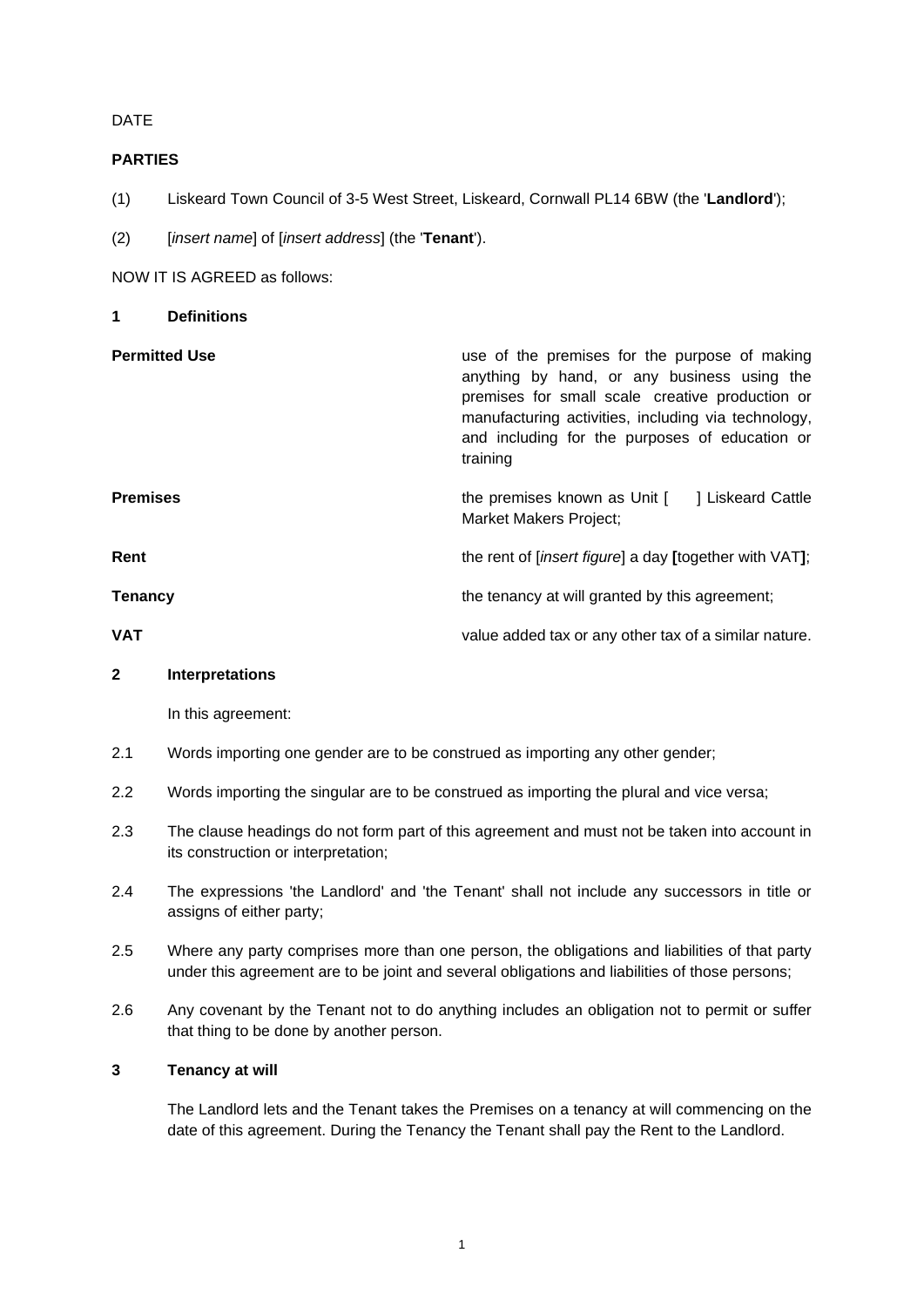# <span id="page-3-0"></span>**4 Rent**

#### **4.1 Payment of Rent**

<span id="page-3-3"></span>The Landlord may (for convenience of management) demand and collect Rent in advance for fixed collection periods of one month, on the first day in each month.

#### **4.2 Refund on termination**

On termination of the Tenancy, any Rent previously paid in respect of any period falling after the date of termination must be repaid to the Tenant immediately.

#### **4.3 Periodic tenancy excluded**

Neither the payment of any Rent, nor any demand for payment of it, nor the fact that the amount of the Rent is calculated by reference to a period, is to create, or cause the Tenancy to become, a periodic tenancy.

# <span id="page-3-1"></span>**5 The Tenant's obligations**

<span id="page-3-2"></span>The Tenant agrees with the Landlord to observe and perform the requirements of this clause [5.](#page-3-2)

#### **5.1 Payment of the Rent**

The Tenant must pay the Rent in accordance with clause [4.1.](#page-3-3)

#### **5.2 [Outgoings**

The Tenant must pay, and indemnify the Landlord against, all existing and future rates, taxes, assessments, duties, charges, impositions and outgoings of an annual or other periodically recurring nature and insurance premiums paid by the Landlord in respect of the Premises during the currency of the Tenancy apportioned on a time basis if necessary by the Landlord's surveyor for the time being.**]**

#### **5.3 Interest**

If and whenever the Tenant fails to pay the Rent or any other money due under this agreement on the due date, the Tenant must pay to the Landlord interest on the Rent or other money as the case may be at the rate of *3*% per year above the base rate from time to time of Barclays Bank plc from the date on which the payment is due to the date of payment, both before and after any judgment.

#### **5.4 Repair**

The Tenant must keep the internal coverings of the walls of the Premises, the floor and ceiling finishes of the Premises, and the doors, doorframes, windows and window-frames of the Premises in repair and in good decorative order.

#### **5.5 Alterations**

The Tenant must not make any alteration or addition whatsoever either to the exterior or the interior of the Premises.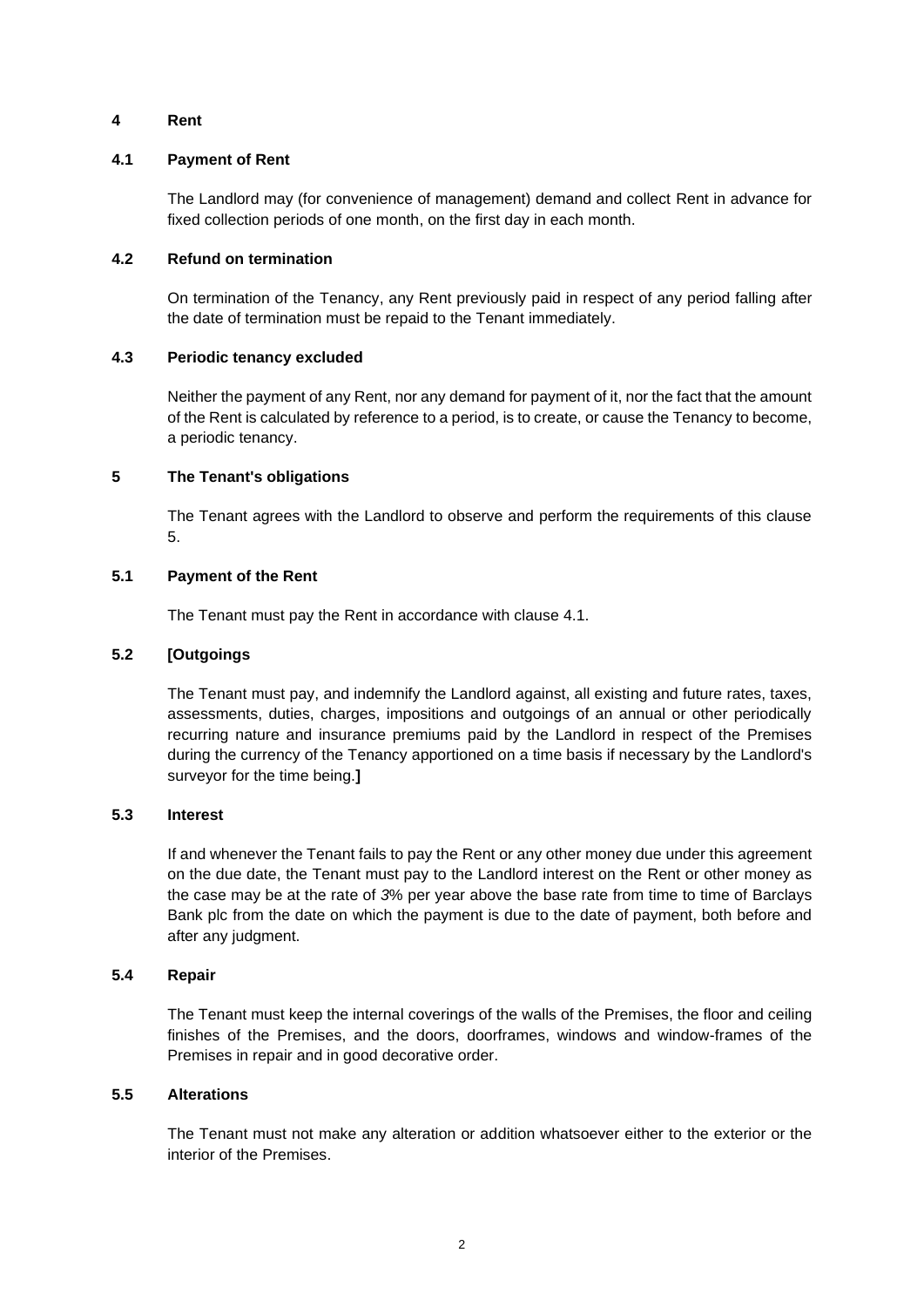#### **5.6 Return of the Premises**

The Tenant must return the Premises in the state required by this agreement on determination of this agreement, and immediately thereafter (and notwithstanding termination of this agreement) clear away all rubbish, remove its belongings and make good any damage to the Premises caused by the Tenant, his agents and invitees.

#### **5.7 Use**

The Tenant must not:

- 5.7.1 use the Premises or any part of them otherwise than for the Permitted Use;
- 5.7.2 do or omit to do anything which might vitiate any insurance policies maintained by the Landlord; or
- 5.7.3 cause any nuisance or annoyance to the Landlord or to any adjoining or nearby owners or occupiers.

And the Tenant will physically use the Premises for at least 5 days a week to fulfil the aim of the Makers Project to have makers in occupation and for the Project to thrive and to avoid the Premises being used for storage purposes without makers being present.

# **5.8 Notices**

The Tenant must immediately after receipt give the Landlord full particulars of any notice affecting the Premises.

#### **5.9 Disposal**

The Tenancy being personal to the parties, the Tenant cannot and therefore must not hold the Premises on trust for another, assign, sublet, charge, part with the possession of, share occupation of, or otherwise dispose of the Premises or any part of the Premises.

# **5.10 Occupation**

The Tenant must not permit the Premises or any part of the Premises to be occupied or used by any person other than the Tenant and the Tenant's employees.

# **5.11 Compliance with statutes**

The Tenant must comply with all statutory requirements affecting the Premises, its use and occupation and the health and safety of persons working at or visiting the Premises, whether the legislation requires the owner, landlord, tenant or occupier to comply.

# **5.12 Entry**

The Tenant must allow the Landlord, and all persons authorised by the Landlord, to enter the Premises at any reasonable time to ascertain whether the terms of this agreement have been complied with.